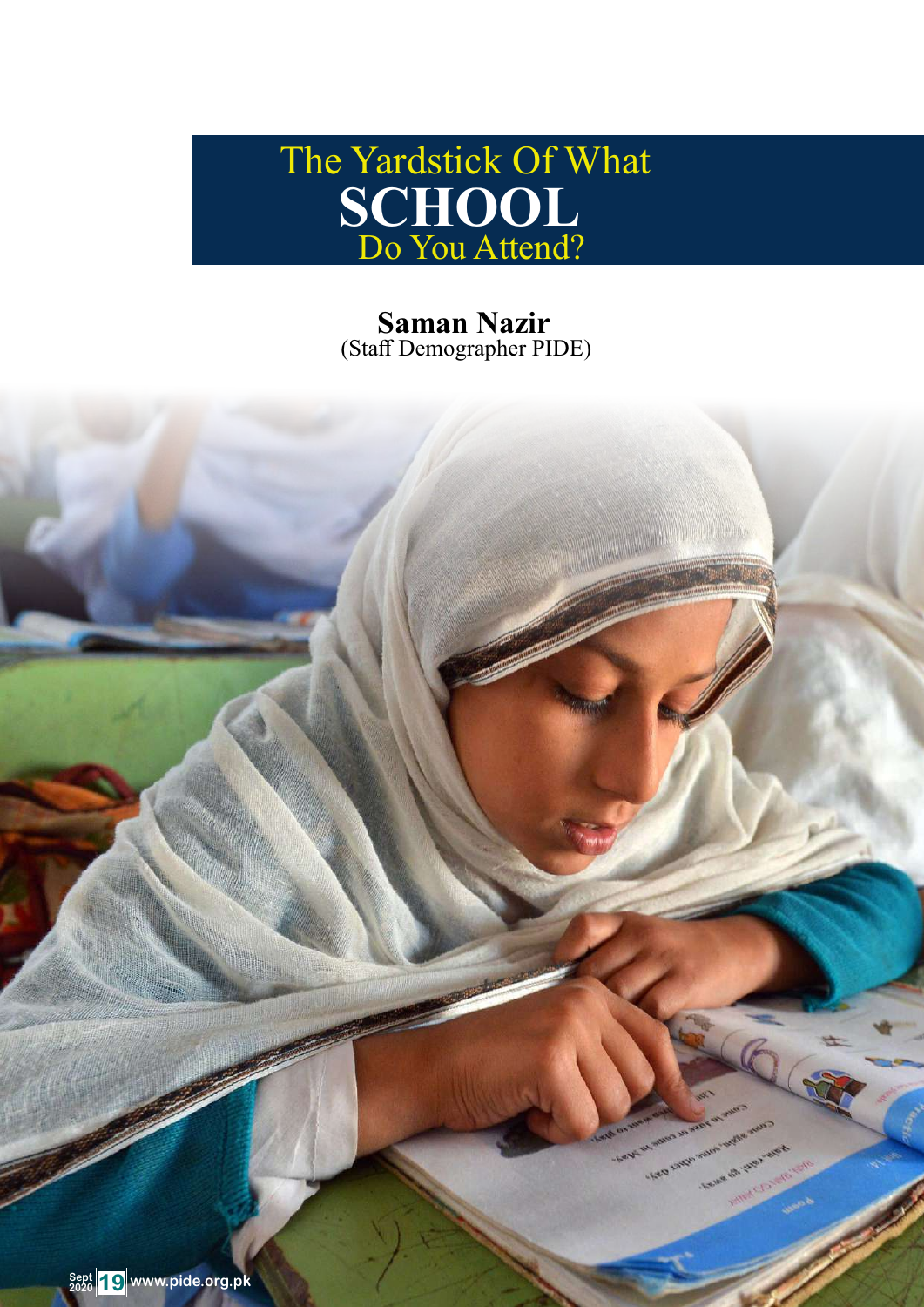

There are many measures for determining which socio economic background we come from. Some of the mostly common markers are which neighborhoods we live in, whether we wear branded clothing, what car we drive, and so on. One of the most telling yardsticks is which schools our children attend. It has nothing to do with academic ability or intellect. However is has a lot to do with how much we can afford to pay for our children's education. It has become a status symbol of sorts. In Pakistan, children from affluent families not only attend elite private schools, but also go on to the best colleges and universities. On the other hand, children from low socio-economic backgrounds either do not have access to secondary and tertiary education altogether, or are compelled to drop out before completing their education due to lack of finances. It is then pertinent to say that Pakistan's educational system is producing social disparity and widening the gap between the different segments of society. The schooling structures propagate two completely different levels of competencies between graduates of the elite private educational system and the government managed network of public schools. Social exclusion is defined as 'inability to participate effectively in economic, social, and cultural life and, in some characteristics, alienation and distance from mainstream society.' Admittedly, causes of exclusion are complex and rooted in the social, structural, and historic fabric of the country. However, institutionally these can be questioned, challenged, and fixed.

The purpose of this article is primarily to draw on how public schooling is blocking career opportunities for our children and why we should let go of the myths related to the state's incapability to fix it. It is essential to mention that not all private schools are providing a good education. However, issues like out-of-school children, differently-abled or disabled children, and ghost schools, are crucial and contributing to social exclusion. At the same time, we cannot ignore the fact that low-quality education with outdated curriculum is generating social exclusion for children who are currently attending public schools. Ideally, quality of elementary and middle education should be the state's responsibility. The fourth target of sustainable development goals is also about quality education for all. It stresses on action to ensure inclusive and equitable quality of education and promote lifelong learning opportunities for all.

A glance at Pakistan's education statistics reveals that public education is well funded but hugely inefficient and incompetent. There are 62% public educational institutes, serving 57% of students. Although the private sector has a higher enrollment ratio, 40% of the students are attending low-cost schools charging around \$3 and \$25 per month. The cost per student in private schools is almost half of what the government spends, but students in private schools are two grades ahead of those in government schools (Naviwala, 2016). Research suggests that children with low levels of educational attainment are at elevated risk of experiencing social exclusion as adults.